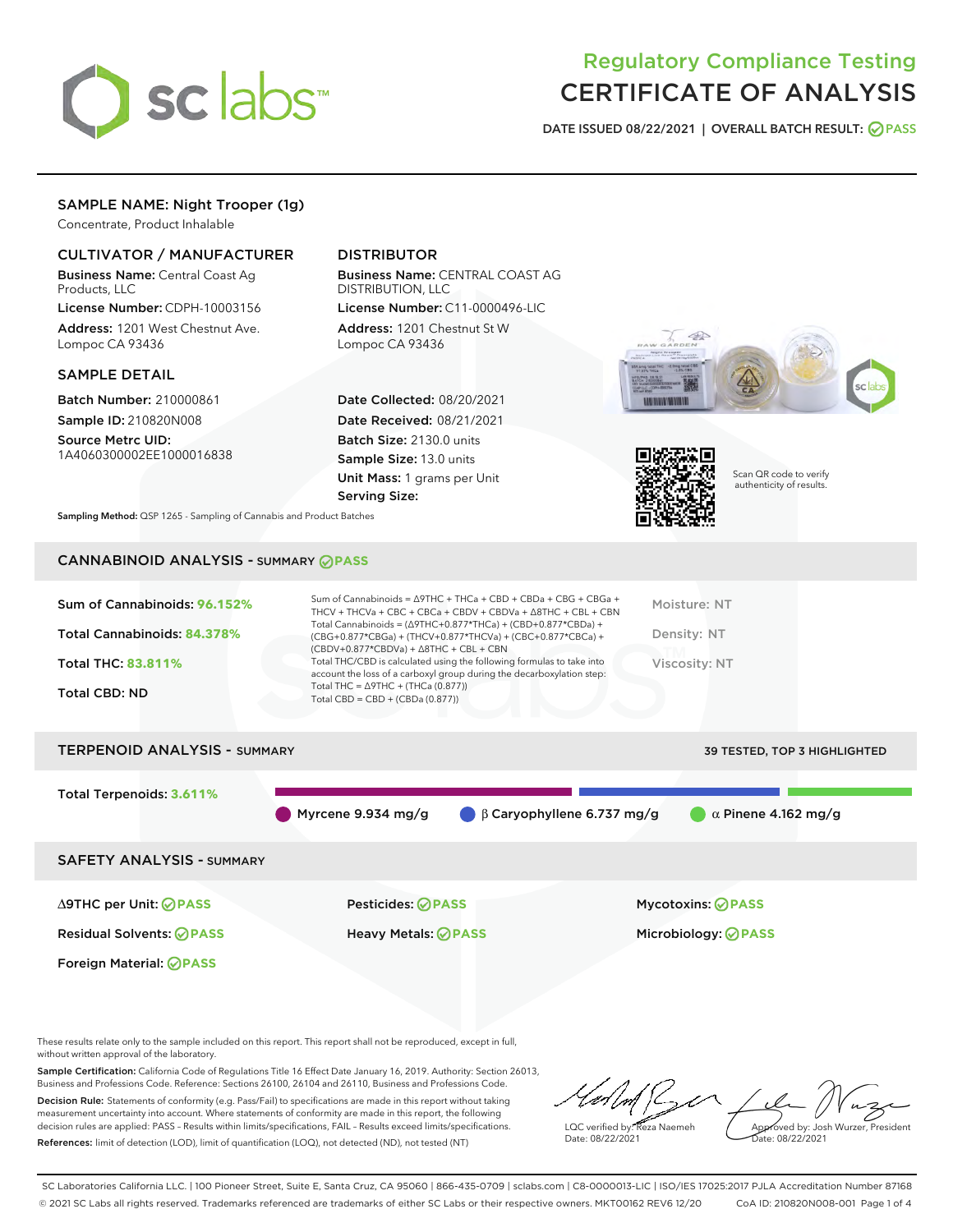



NIGHT TROOPER (1G) | DATE ISSUED 08/22/2021 | OVERALL BATCH RESULT: **○** PASS

#### CANNABINOID TEST RESULTS - 08/22/2021 2 PASS

Tested by high-performance liquid chromatography with diode-array detection (HPLC-DAD). **Method:** QSP 1157 - Analysis of Cannabinoids by HPLC-DAD

#### TOTAL CANNABINOIDS: **84.378%**

Total Cannabinoids (Total THC) + (Total CBD) + (Total CBG) + (Total THCV) + (Total CBC) + (Total CBDV) + ∆8THC + CBL + CBN

TOTAL THC: **83.811%** Total THC (∆9THC+0.877\*THCa)

TOTAL CBD: ND

Total CBD (CBD+0.877\*CBDa)

TOTAL CBG: 0.1% Total CBG (CBG+0.877\*CBGa)

TOTAL THCV: 0.413% Total THCV (THCV+0.877\*THCVa)

TOTAL CBC: 0.054% Total CBC (CBC+0.877\*CBCa)

TOTAL CBDV: ND Total CBDV (CBDV+0.877\*CBDVa)

| <b>COMPOUND</b>  | LOD/LOQ<br>(mg/g)          | <b>MEASUREMENT</b><br><b>UNCERTAINTY</b><br>(mg/g) | <b>RESULT</b><br>(mg/g) | <b>RESULT</b><br>(%) |
|------------------|----------------------------|----------------------------------------------------|-------------------------|----------------------|
| <b>THCa</b>      | 0.05/0.14                  | ±24.442                                            | 951.06                  | 95.106               |
| <b>THCVa</b>     | 0.07/0.20                  | ±0.225                                             | 4.71                    | 0.471                |
| <b>A9THC</b>     | 0.06 / 0.26                | ±0.139                                             | 4.03                    | 0.403                |
| <b>CBGa</b>      | 0.1/0.2                    | ±0.06                                              | 1.1                     | 0.11                 |
| <b>CBCa</b>      | 0.07 / 0.28                | ±0.030                                             | 0.62                    | 0.062                |
| $\triangle$ 8THC | 0.1/0.4                    | N/A                                                | <b>ND</b>               | <b>ND</b>            |
| <b>THCV</b>      | 0.1/0.2                    | N/A                                                | <b>ND</b>               | <b>ND</b>            |
| <b>CBD</b>       | 0.07/0.29                  | N/A                                                | <b>ND</b>               | <b>ND</b>            |
| <b>CBDa</b>      | 0.02/0.19                  | N/A                                                | <b>ND</b>               | <b>ND</b>            |
| <b>CBDV</b>      | 0.04 / 0.15                | N/A                                                | <b>ND</b>               | <b>ND</b>            |
| <b>CBDVa</b>     | 0.03/0.53                  | N/A                                                | <b>ND</b>               | <b>ND</b>            |
| <b>CBG</b>       | 0.06/0.19                  | N/A                                                | <b>ND</b>               | <b>ND</b>            |
| <b>CBL</b>       | 0.06 / 0.24                | N/A                                                | <b>ND</b>               | <b>ND</b>            |
| <b>CBN</b>       | 0.1/0.3                    | N/A                                                | <b>ND</b>               | <b>ND</b>            |
| <b>CBC</b>       | 0.2 / 0.5                  | N/A                                                | <b>ND</b>               | <b>ND</b>            |
|                  | <b>SUM OF CANNABINOIDS</b> |                                                    | 961.52 mg/g             | 96.152%              |

#### **UNIT MASS: 1 grams per Unit**

| ∆9THC per Unit                                                                            | 1120 per-package limit | $4.03$ mg/unit<br><b>PASS</b> |  |  |  |
|-------------------------------------------------------------------------------------------|------------------------|-------------------------------|--|--|--|
| <b>Total THC per Unit</b>                                                                 |                        | 838.11 mg/unit                |  |  |  |
| <b>CBD per Unit</b>                                                                       |                        | <b>ND</b>                     |  |  |  |
| <b>Total CBD per Unit</b>                                                                 |                        | <b>ND</b>                     |  |  |  |
| Sum of Cannabinoids<br>per Unit                                                           |                        | 961.52 mg/unit                |  |  |  |
| <b>Total Cannabinoids</b><br>per Unit                                                     |                        | 843.78 mg/unit                |  |  |  |
| <b>MOISTURE TEST RESULT</b><br><b>VISCOSITY TEST RESULT</b><br><b>DENSITY TEST RESULT</b> |                        |                               |  |  |  |

# **MOISTURE TEST RESULT**

Not Tested

Not Tested

Not Tested

#### TERPENOID TEST RESULTS - 08/22/2021

Terpene analysis utilizing gas chromatography-flame ionization detection (GC-FID). **Method:** QSP 1192 - Analysis of Terpenoids by GC-FID

| <b>COMPOUND</b>          | LOD/LOQ<br>(mg/g) | <b>MEASUREMENT</b><br><b>UNCERTAINTY</b><br>(mg/g) | <b>RESULT</b><br>(mg/g)                         | <b>RESULT</b><br>(%) |
|--------------------------|-------------------|----------------------------------------------------|-------------------------------------------------|----------------------|
| <b>Myrcene</b>           | 0.008 / 0.025     | ±0.1281                                            | 9.934                                           | 0.9934               |
| $\beta$ Caryophyllene    | 0.004 / 0.012     | ±0.2398                                            | 6.737                                           | 0.6737               |
| $\alpha$ Pinene          | 0.005 / 0.017     | ±0.0358                                            | 4.162                                           | 0.4162               |
| Limonene                 | 0.005 / 0.016     | ±0.0536                                            | 3.750                                           | 0.3750               |
| $\alpha$ Humulene        | 0.009/0.029       | ±0.0644                                            | 2.007                                           | 0.2007               |
| Linalool                 | 0.009 / 0.032     | ±0.0734                                            | 1.932                                           | 0.1932               |
| Ocimene                  | 0.011 / 0.038     | ±0.0562                                            | 1.750                                           | 0.1750               |
| $\beta$ Pinene           | 0.004 / 0.014     | ±0.0201                                            | 1.745                                           | 0.1745               |
| $trans-\beta$ -Farnesene | 0.008 / 0.025     | ±0.0466                                            | 1.312                                           | 0.1312               |
| Terpineol                | 0.016 / 0.055     | ±0.0457                                            | 0.745                                           | 0.0745               |
| Fenchol                  | 0.010 / 0.034     | ±0.0230                                            | 0.595                                           | 0.0595               |
| $\alpha$ Bisabolol       | 0.008 / 0.026     | ±0.0134                                            | 0.251                                           | 0.0251               |
| <b>Borneol</b>           | 0.005 / 0.016     | ±0.0085                                            | 0.202                                           | 0.0202               |
| Guaiol                   | 0.009 / 0.030     | ±0.0083                                            | 0.175                                           | 0.0175               |
| Nerolidol                | 0.009 / 0.028     | ±0.0106                                            | 0.168                                           | 0.0168               |
| Terpinolene              | 0.008 / 0.026     | ±0.0032                                            | 0.158                                           | 0.0158               |
| Caryophyllene<br>Oxide   | 0.010 / 0.033     | ±0.0070                                            | 0.152                                           | 0.0152               |
| Camphene                 | 0.005 / 0.015     | ±0.0013                                            | 0.111                                           | 0.0111               |
| Fenchone                 | 0.009 / 0.028     | ±0.0022                                            | 0.074                                           | 0.0074               |
| Citronellol              | 0.003 / 0.010     | ±0.0020                                            | 0.040                                           | 0.0040               |
| Nerol                    | 0.003 / 0.011     | ±0.0017                                            | 0.038                                           | 0.0038               |
| Eucalyptol               | 0.006 / 0.018     | ±0.0007                                            | 0.028                                           | 0.0028               |
| Sabinene Hydrate         | 0.006 / 0.022     | ±0.0009                                            | 0.023                                           | 0.0023               |
| $\gamma$ Terpinene       | 0.006 / 0.018     | ±0.0004                                            | 0.021                                           | 0.0021               |
| $\alpha$ Phellandrene    | 0.006 / 0.020     | N/A                                                | <loq< th=""><th><loq< th=""></loq<></th></loq<> | <loq< th=""></loq<>  |
| $\alpha$ Terpinene       | 0.005 / 0.017     | N/A                                                | <loq< th=""><th><loq< th=""></loq<></th></loq<> | <loq< th=""></loq<>  |
| p-Cymene                 | 0.005 / 0.016     | N/A                                                | <loq< th=""><th><loq< th=""></loq<></th></loq<> | <loq< th=""></loq<>  |
| Sabinene                 | 0.004 / 0.014     | N/A                                                | <b>ND</b>                                       | <b>ND</b>            |
| 3 Carene                 | 0.005 / 0.018     | N/A                                                | ND                                              | <b>ND</b>            |
| (-)-Isopulegol           | 0.005 / 0.016     | N/A                                                | <b>ND</b>                                       | <b>ND</b>            |
| Camphor                  | 0.006 / 0.019     | N/A                                                | ND                                              | <b>ND</b>            |
| Isoborneol               | 0.004 / 0.012     | N/A                                                | ND                                              | ND                   |
| Menthol                  | 0.008 / 0.025     | N/A                                                | ND                                              | ND                   |
| R-(+)-Pulegone           | 0.003 / 0.011     | N/A                                                | ND                                              | <b>ND</b>            |
| Geraniol                 | 0.002 / 0.007     | N/A                                                | ND                                              | ND                   |
| <b>Geranyl Acetate</b>   | 0.004 / 0.014     | N/A                                                | ND                                              | ND                   |
| $\alpha$ Cedrene         | 0.005 / 0.016     | N/A                                                | ND                                              | ND                   |
| Valencene                | 0.009 / 0.030     | N/A                                                | ND                                              | ND                   |
| Cedrol                   | 0.008 / 0.027     | N/A                                                | ND                                              | <b>ND</b>            |
| <b>TOTAL TERPENOIDS</b>  |                   |                                                    | 36.110 mg/g                                     | 3.611%               |

SC Laboratories California LLC. | 100 Pioneer Street, Suite E, Santa Cruz, CA 95060 | 866-435-0709 | sclabs.com | C8-0000013-LIC | ISO/IES 17025:2017 PJLA Accreditation Number 87168 © 2021 SC Labs all rights reserved. Trademarks referenced are trademarks of either SC Labs or their respective owners. MKT00162 REV6 12/20 CoA ID: 210820N008-001 Page 2 of 4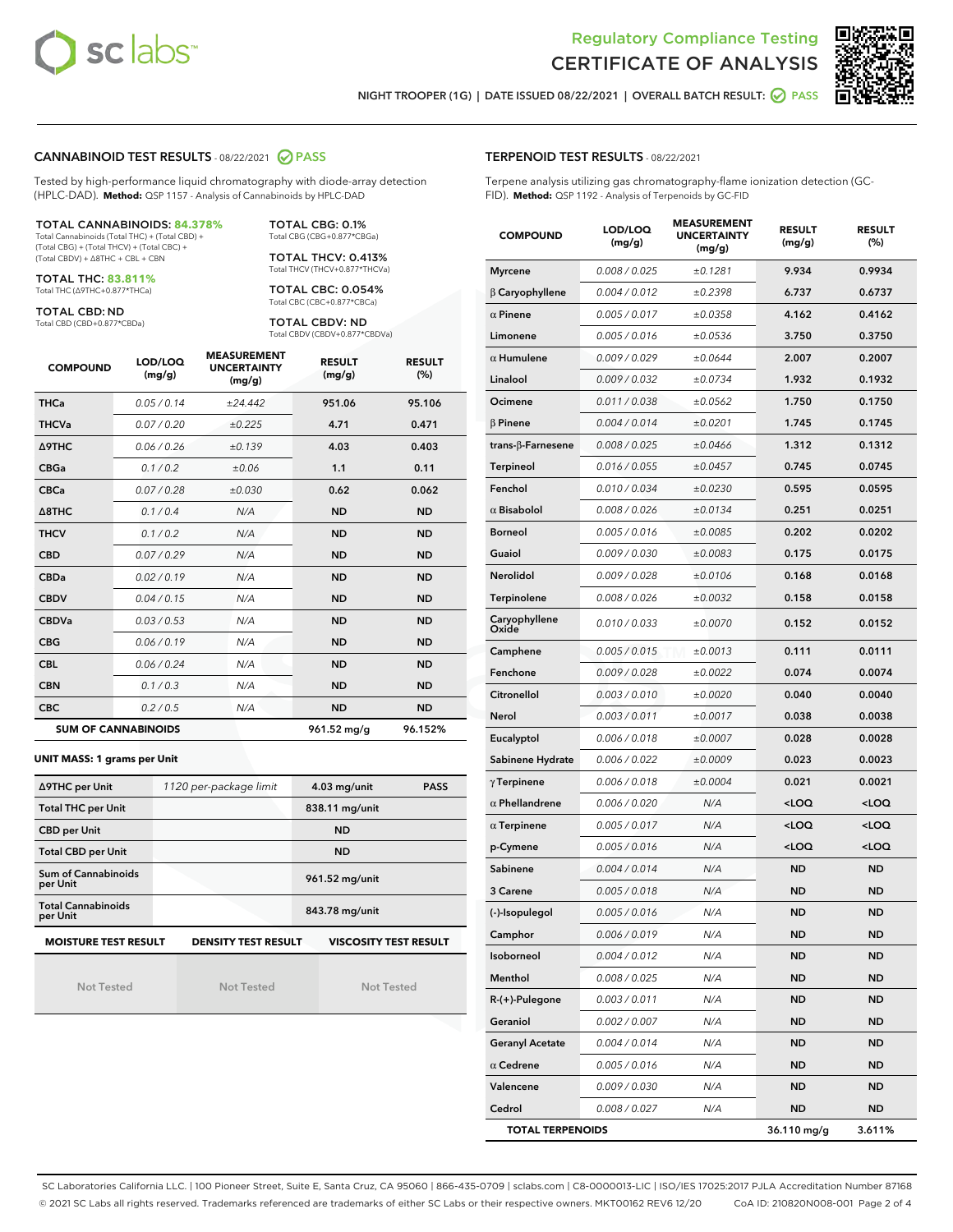



NIGHT TROOPER (1G) | DATE ISSUED 08/22/2021 | OVERALL BATCH RESULT: ● PASS

# CATEGORY 1 PESTICIDE TEST RESULTS - 08/21/2021 2 PASS

Pesticide and plant growth regulator analysis utilizing high-performance liquid chromatography-mass spectrometry (HPLC-MS) or gas chromatography-mass spectrometry (GC-MS). \*GC-MS utilized where indicated. **Method:** QSP 1212 - Analysis of Pesticides and Mycotoxins by LC-MS or QSP 1213 - Analysis of Pesticides by GC-MS

| <b>COMPOUND</b>             | LOD/LOQ<br>$(\mu g/g)$ | <b>ACTION</b><br><b>LIMIT</b><br>$(\mu g/g)$ | <b>MEASUREMENT</b><br><b>UNCERTAINTY</b><br>$(\mu g/g)$ | <b>RESULT</b><br>$(\mu g/g)$ | <b>RESULT</b> |
|-----------------------------|------------------------|----------------------------------------------|---------------------------------------------------------|------------------------------|---------------|
| Aldicarb                    | 0.03 / 0.08            | $\ge$ LOD                                    | N/A                                                     | <b>ND</b>                    | <b>PASS</b>   |
| Carbofuran                  | 0.02 / 0.05            | $\ge$ LOD                                    | N/A                                                     | <b>ND</b>                    | <b>PASS</b>   |
| Chlordane*                  | 0.03 / 0.08            | $\ge$ LOD                                    | N/A                                                     | <b>ND</b>                    | <b>PASS</b>   |
| Chlorfenapyr*               | 0.03/0.10              | $\ge$ LOD                                    | N/A                                                     | <b>ND</b>                    | <b>PASS</b>   |
| Chlorpyrifos                | 0.02 / 0.06            | $\ge$ LOD                                    | N/A                                                     | <b>ND</b>                    | <b>PASS</b>   |
| Coumaphos                   | 0.02 / 0.07            | $\ge$ LOD                                    | N/A                                                     | <b>ND</b>                    | <b>PASS</b>   |
| Daminozide                  | 0.02 / 0.07            | $\ge$ LOD                                    | N/A                                                     | <b>ND</b>                    | <b>PASS</b>   |
| <b>DDVP</b><br>(Dichlorvos) | 0.03/0.09              | $>$ LOD                                      | N/A                                                     | <b>ND</b>                    | <b>PASS</b>   |
| Dimethoate                  | 0.03 / 0.08            | $\ge$ LOD                                    | N/A                                                     | <b>ND</b>                    | <b>PASS</b>   |
| Ethoprop(hos)               | 0.03/0.10              | $>$ LOD                                      | N/A                                                     | <b>ND</b>                    | <b>PASS</b>   |
| Etofenprox                  | 0.02 / 0.06            | $\ge$ LOD                                    | N/A                                                     | <b>ND</b>                    | <b>PASS</b>   |
| Fenoxycarb                  | 0.03 / 0.08            | $\ge$ LOD                                    | N/A                                                     | <b>ND</b>                    | <b>PASS</b>   |
| Fipronil                    | 0.03/0.08              | $\ge$ LOD                                    | N/A                                                     | <b>ND</b>                    | <b>PASS</b>   |
| Imazalil                    | 0.02 / 0.06            | $\geq$ LOD                                   | N/A                                                     | <b>ND</b>                    | <b>PASS</b>   |
| <b>Methiocarb</b>           | 0.02 / 0.07            | $\ge$ LOD                                    | N/A                                                     | <b>ND</b>                    | <b>PASS</b>   |
| Methyl<br>parathion         | 0.03/0.10              | $\ge$ LOD                                    | N/A                                                     | <b>ND</b>                    | <b>PASS</b>   |
| <b>Mevinphos</b>            | 0.03/0.09              | $\ge$ LOD                                    | N/A                                                     | <b>ND</b>                    | <b>PASS</b>   |
| Paclobutrazol               | 0.02 / 0.05            | $>$ LOD                                      | N/A                                                     | <b>ND</b>                    | <b>PASS</b>   |
| Propoxur                    | 0.03 / 0.09            | $\ge$ LOD                                    | N/A                                                     | <b>ND</b>                    | <b>PASS</b>   |
| Spiroxamine                 | 0.03 / 0.08            | $\ge$ LOD                                    | N/A                                                     | <b>ND</b>                    | <b>PASS</b>   |
| Thiacloprid                 | 0.03/0.10              | $\ge$ LOD                                    | N/A                                                     | <b>ND</b>                    | <b>PASS</b>   |

#### CATEGORY 2 PESTICIDE TEST RESULTS - 08/21/2021 @ PASS

| <b>COMPOUND</b>          | LOD/LOO<br>$(\mu g/g)$ | <b>ACTION</b><br>LIMIT<br>$(\mu g/g)$ | <b>MEASUREMENT</b><br><b>UNCERTAINTY</b><br>$(\mu g/g)$ | <b>RESULT</b><br>$(\mu g/g)$ | <b>RESULT</b> |
|--------------------------|------------------------|---------------------------------------|---------------------------------------------------------|------------------------------|---------------|
| Abamectin                | 0.03/0.10              | 0.1                                   | N/A                                                     | <b>ND</b>                    | <b>PASS</b>   |
| Acephate                 | 0.02/0.07              | 0.1                                   | N/A                                                     | <b>ND</b>                    | <b>PASS</b>   |
| Acequinocyl              | 0.02/0.07              | 0.1                                   | N/A                                                     | <b>ND</b>                    | <b>PASS</b>   |
| Acetamiprid              | 0.02/0.05              | 0.1                                   | N/A                                                     | <b>ND</b>                    | <b>PASS</b>   |
| Azoxystrobin             | 0.02/0.07              | 0.1                                   | N/A                                                     | <b>ND</b>                    | <b>PASS</b>   |
| <b>Bifenazate</b>        | 0.01 / 0.04            | 0.1                                   | N/A                                                     | <b>ND</b>                    | <b>PASS</b>   |
| <b>Bifenthrin</b>        | 0.02 / 0.05            | 3                                     | N/A                                                     | <b>ND</b>                    | <b>PASS</b>   |
| <b>Boscalid</b>          | 0.03/0.09              | 0.1                                   | N/A                                                     | <b>ND</b>                    | <b>PASS</b>   |
| Captan                   | 0.19/0.57              | 0.7                                   | N/A                                                     | <b>ND</b>                    | <b>PASS</b>   |
| Carbaryl                 | 0.02/0.06              | 0.5                                   | N/A                                                     | <b>ND</b>                    | <b>PASS</b>   |
| Chlorantranilip-<br>role | 0.04/0.12              | 10                                    | N/A                                                     | <b>ND</b>                    | <b>PASS</b>   |
| Clofentezine             | 0.03/0.09              | 0.1                                   | N/A                                                     | <b>ND</b>                    | <b>PASS</b>   |

|  | <b>CATEGORY 2 PESTICIDE TEST RESULTS</b> - 08/21/2021 continued |
|--|-----------------------------------------------------------------|
|  |                                                                 |

| <b>COMPOUND</b>               | LOD/LOQ<br>(µg/g) | <b>ACTION</b><br><b>LIMIT</b><br>(µg/g) | <b>MEASUREMENT</b><br><b>UNCERTAINTY</b><br>$(\mu g/g)$ | <b>RESULT</b><br>(µg/g) | <b>RESULT</b> |
|-------------------------------|-------------------|-----------------------------------------|---------------------------------------------------------|-------------------------|---------------|
| Cyfluthrin                    | 0.12 / 0.38       | $\overline{c}$                          | N/A                                                     | <b>ND</b>               | <b>PASS</b>   |
| Cypermethrin                  | 0.11 / 0.32       | 1                                       | N/A                                                     | <b>ND</b>               | <b>PASS</b>   |
| <b>Diazinon</b>               | 0.02 / 0.05       | 0.1                                     | N/A                                                     | <b>ND</b>               | <b>PASS</b>   |
| Dimethomorph                  | 0.03 / 0.09       | 2                                       | N/A                                                     | <b>ND</b>               | <b>PASS</b>   |
| Etoxazole                     | 0.02 / 0.06       | 0.1                                     | N/A                                                     | <b>ND</b>               | <b>PASS</b>   |
| Fenhexamid                    | 0.03 / 0.09       | 0.1                                     | N/A                                                     | <b>ND</b>               | <b>PASS</b>   |
| Fenpyroximate                 | 0.02 / 0.06       | 0.1                                     | N/A                                                     | <b>ND</b>               | <b>PASS</b>   |
| Flonicamid                    | 0.03 / 0.10       | 0.1                                     | N/A                                                     | <b>ND</b>               | <b>PASS</b>   |
| Fludioxonil                   | 0.03 / 0.10       | 0.1                                     | N/A                                                     | <b>ND</b>               | <b>PASS</b>   |
| Hexythiazox                   | 0.02 / 0.07       | 0.1                                     | N/A                                                     | <b>ND</b>               | <b>PASS</b>   |
| Imidacloprid                  | 0.04 / 0.11       | 5                                       | N/A                                                     | <b>ND</b>               | <b>PASS</b>   |
| Kresoxim-methyl               | 0.02 / 0.07       | 0.1                                     | N/A                                                     | <b>ND</b>               | <b>PASS</b>   |
| Malathion                     | 0.03 / 0.09       | 0.5                                     | N/A                                                     | <b>ND</b>               | <b>PASS</b>   |
| Metalaxyl                     | 0.02 / 0.07       | $\overline{c}$                          | N/A                                                     | <b>ND</b>               | <b>PASS</b>   |
| Methomyl                      | 0.03 / 0.10       | $\mathcal{I}$                           | N/A                                                     | <b>ND</b>               | <b>PASS</b>   |
| Myclobutanil                  | 0.03 / 0.09       | 0.1                                     | N/A                                                     | <b>ND</b>               | <b>PASS</b>   |
| <b>Naled</b>                  | 0.02 / 0.07       | 0.1                                     | N/A                                                     | <b>ND</b>               | <b>PASS</b>   |
| Oxamyl                        | 0.04 / 0.11       | 0.5                                     | N/A                                                     | <b>ND</b>               | <b>PASS</b>   |
| Pentachloronitro-<br>benzene* | 0.03/0.09         | 0.1                                     | N/A                                                     | <b>ND</b>               | <b>PASS</b>   |
| Permethrin                    | 0.04 / 0.12       | 0.5                                     | N/A                                                     | <b>ND</b>               | <b>PASS</b>   |
| Phosmet                       | 0.03 / 0.10       | 0.1                                     | N/A                                                     | <b>ND</b>               | <b>PASS</b>   |
| Piperonylbu-<br>toxide        | 0.02 / 0.07       | 3                                       | N/A                                                     | <b>ND</b>               | <b>PASS</b>   |
| Prallethrin                   | 0.03 / 0.08       | 0.1                                     | N/A                                                     | <b>ND</b>               | <b>PASS</b>   |
| Propiconazole                 | 0.02 / 0.07       | 0.1                                     | N/A                                                     | <b>ND</b>               | <b>PASS</b>   |
| Pyrethrins                    | 0.04 / 0.12       | 0.5                                     | N/A                                                     | <b>ND</b>               | <b>PASS</b>   |
| Pyridaben                     | 0.02 / 0.07       | 0.1                                     | N/A                                                     | <b>ND</b>               | <b>PASS</b>   |
| Spinetoram                    | 0.02 / 0.07       | 0.1                                     | N/A                                                     | <b>ND</b>               | <b>PASS</b>   |
| Spinosad                      | 0.02 / 0.07       | 0.1                                     | N/A                                                     | <b>ND</b>               | <b>PASS</b>   |
| Spiromesifen                  | 0.02 / 0.05       | 0.1                                     | N/A                                                     | <b>ND</b>               | <b>PASS</b>   |
| Spirotetramat                 | 0.02 / 0.06       | 0.1                                     | N/A                                                     | ND                      | <b>PASS</b>   |
| Tebuconazole                  | 0.02 / 0.07       | 0.1                                     | N/A                                                     | <b>ND</b>               | <b>PASS</b>   |
| Thiamethoxam                  | 0.03 / 0.10       | 5                                       | N/A                                                     | <b>ND</b>               | <b>PASS</b>   |
| Trifloxystrobin               | 0.03 / 0.08       | 0.1                                     | N/A                                                     | <b>ND</b>               | <b>PASS</b>   |

SC Laboratories California LLC. | 100 Pioneer Street, Suite E, Santa Cruz, CA 95060 | 866-435-0709 | sclabs.com | C8-0000013-LIC | ISO/IES 17025:2017 PJLA Accreditation Number 87168 © 2021 SC Labs all rights reserved. Trademarks referenced are trademarks of either SC Labs or their respective owners. MKT00162 REV6 12/20 CoA ID: 210820N008-001 Page 3 of 4